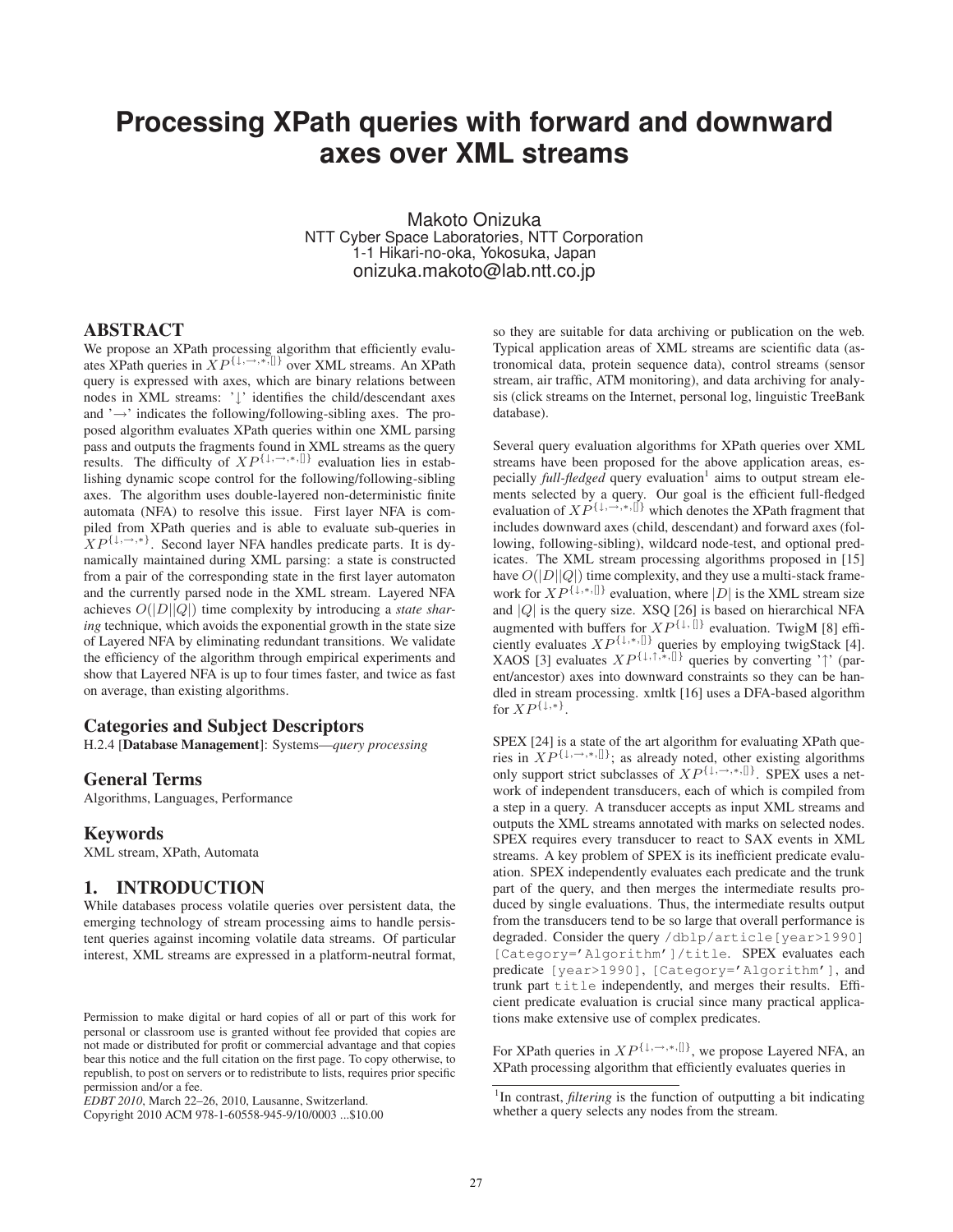$O(|D||Q|)$  time. In contrast to SPEX, which processes SAX events in XML streams at every step (one step at a time) in a query, Layered NFA evaluates the whole query at every SAX event within one XML parsing pass (one SAX event at a time). The advantages of Layered NFA are 1) it generates smaller intermediate results than SPEX because the whole query is evaluated at every SAX event, and 2) it makes non-deterministic transitions for each incoming SAX event, fewer actions than required by the transducer network of SPEX.

The SAX-event-at-a-time approach is not new, since it was adopted in earlier algorithms [3, 15, 8, 26, 16] for  $XP^{\{\downarrow,\ast,\{\rfloor\}}}$  queries. Here we have a question: can we simply extend those algorithms so as to support forward axes over XML streams? The answer is no. The problem raised by  $XP^{\{1,\rightarrow,\ast,\{\}}\}$  evaluation lies in establishing dynamic scope control for queries using the following/followingsibling axes. Intuitively, a step scope covers all nodes that can satisfy the axis of the step being evaluated at the current node parsed in the XML stream. The scope of the child/descendant axes is static and symmetric with regard to the start and end points of the scope, however this doesn't hold for the following/following-sibling axes.

//inproceedings[section[title='Overview']/following::section]

#### Figure 1: XPath query example

```
1:<dblp>
 2: <inproceedings mdate="2008-06-09">
 3: ...
 4: <title>Layered NFA</title>
 5: <year>2008</year>
 6: <section>
 7: <title>Introduction</title>
 8: ...
9: </section>
10: <section>
11: <title>Overview</title>
12: ....
13: </section>
14: <section>
15: <title>Algorithm</title>
16: ....
17: </section>
18: ...
19: </inproceedings>
20: <article mdate="2002-01-23">
21: ...
22:</dblp>
```
#### Figure 2: XML stream example

To illustrate the requirement of dynamic scope control, consider the XML stream in Fig.2 and the XPath query in Fig.1, which will be used as a running example hereafter. The query is intended to select inproceedings with overview section and following sections. The scope of step title (with implicit child axis) within the inner predicate starts after the opening tags of its context nodes section (lines 6,10,14 in Fig.2) and ends before the corresponding closing tags (lines 9,13,17). In contrast, the scope of following::section starts after the same opening tags but its end point depends on the predicate results of the step that matches a context node. In this example, section is the step that matches a context node of following::section and it has the predicate [title='Overview']. When it is satisfied after receiving the SAX event characters(Overview) (line 11), the scope, starting from the second section node, reaches the end of the stream. Otherwise, the scope ends before the closing tags of the context nodes section (lines 9, 17). This observation reveals that dynamic scope control is required for processing forward axes.

We can consider several approaches in designing efficient XPath processing algorithms over XML streams. We first considered the use of a fully dynamic data structure based on a data-driven query rewrite scheme against SAX events. The idea is that queries on the current node are converted into equivalent queries on the following nodes and this is repeated until the end of the stream<sup>2</sup>. This approach is concise and gives a fundamental background of evaluating XPath queries in  $\overline{XP^{\{1,\rightarrow,\ast,\parallel\}}}$ , however its time complexity is high and preliminary experiments showed that it was indeed expensive. On the other hand, full compiler-based approaches are likely to suffer from exponential space complexity. As an example of this case, XSQ [26] requires 2<sup>|</sup>*Q*|−<sup>1</sup> NFAs, since states are generated from all possible combinations of predicate results.

To overcome this problem, we introduce Layered NFA, an efficient XPath processing algorithm that balances the performance advantage of the compiler-based approach against the overhead of space complexity. Layered NFA uses a hybrid structure: a first layer NFA that is compiled from an XPath query and a second layer NFA that is dynamically maintained during XML parsing, see Fig.4 for an overview. The first layer NFA evaluates sub-queries in  $XP^{\{\downarrow, \rightarrow, *\}}$ and the second layer NFA handles predicate parts. A state in the second layer NFA plays three roles. 1) a state is constructed from the corresponding state in the first layer NFA and represents which steps have been matched the received SAX events, 2) a state is also annotated with a node that matches with a step with predicates or the target step to be answered for the query. A node matched with a step with predicates records which predicates have been satisfied, whereas a node matched with the target step is buffered as a candidate node, and 3) a state keeps the scope status for dynamic scope control.

# 1.1 Contributions

Contributions are summarized as follows:

- We introduce Layered NFA, an efficient XML stream processing algorithm for queries in  $XP^{\{1, \rightarrow, *, \{\}}\}$ . The algorithm evaluates XPath queries within one XML parsing pass and outputs the matched fragments in the XML stream. Layered NFA uses double-layered NFA. First layer NFA is compiled from XPath queries and is able to evaluate sub-queries in  $XP^{\{\downarrow, \rightarrow, *\}}$ . Second layer NFA is used for predicate processing including dynamic scope control.
- Layered NFA holds time complexity to  $O(|D||Q|)$  by using a *state sharing* technique, which avoids the exponential growth in the state size of Layered NFA by eliminating redundant transitions to the states that are constructed from the same state in the first layer NFA.
- Layered NFA prunes states in the second layer NFA for more efficient processing. When a predicate becomes satisfied, the related states can be removed because of the existential semantics of XPath predicates.

 $2$ In contrast, existing query rewrite schemes [14, 23, 27] are based on the query-driven approach for XML databases. For more detail see Section 6.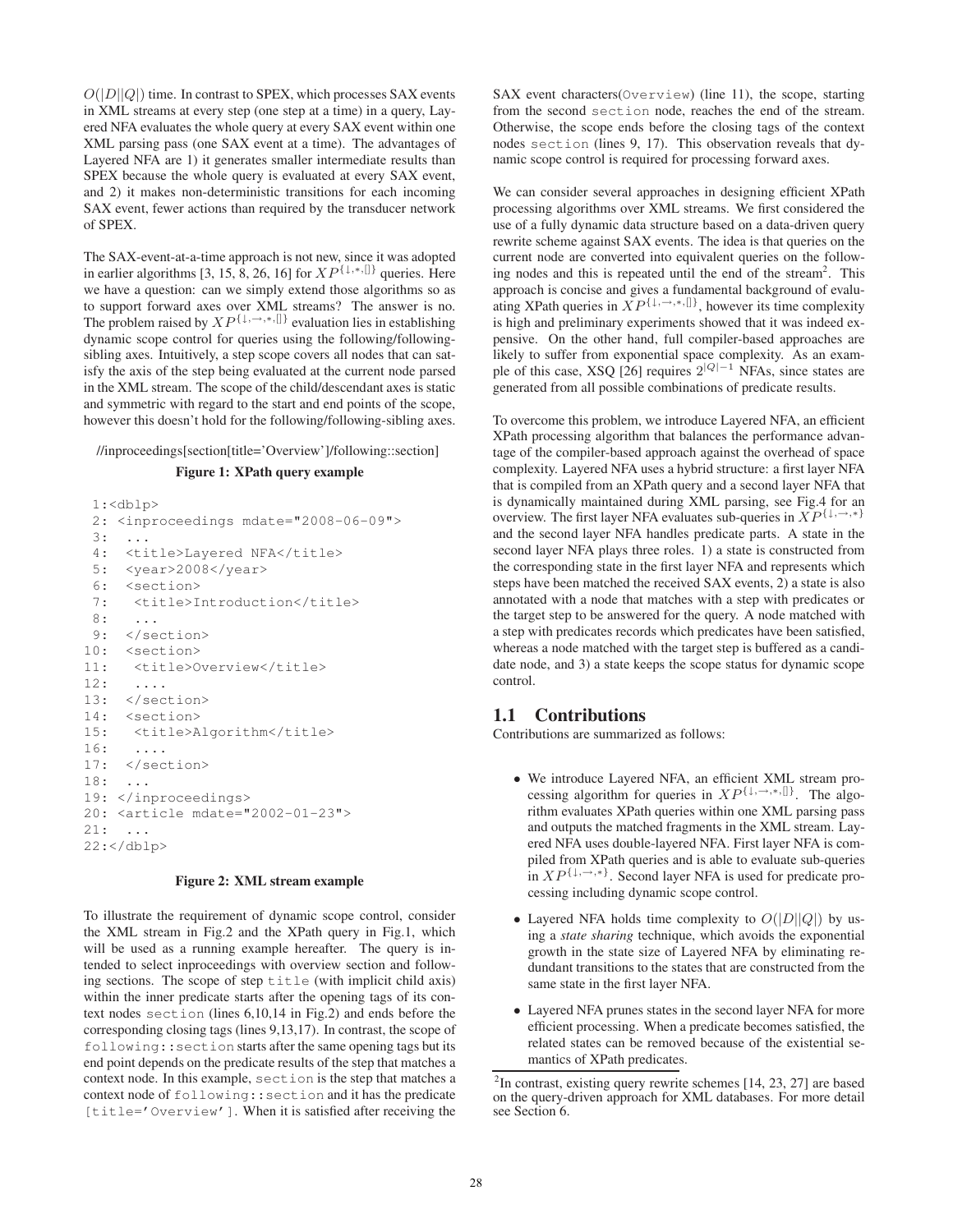- We consider the problem of query rewrite for XML stream processing. In this query rewrite scheme, queries on the current node are converted into equivalent queries on the following nodes and this is repeated until the end of the stream.
- We describe experiments on various types of XPath queries over two real XML streams: Protein and TreeBank. The results show that Layered NFA is up to four times faster, and twice as fast on average, than SPEX, and is comparable to XSQ for  $XP^{\{\downarrow,\{\!\!\!\ p \ \!\!\!\}}$  queries.

The rest of this paper is as follows. Section 2 presents the XML data and query models. The query rewrite scheme for XML stream processing is introduced in Section 3. Layered NFA is introduced and analyzed in Section 4. Section 5 reports the results of experiments. Section 6 addresses related work and Section 7 concludes this paper.

# 2. DATA AND QUERY MODELS

XML Data model We model XML data as ordered trees with nodes named from an infinite alphabet  $\Sigma$ . The symbols in  $\Sigma$  represent the element names, attribute names, and text/attribute values that can occur in XML data. XML data is parsed in depth first order to output a sequence of SAX events; startDocument, endDocument, startElement(tag), endElement(tag), and characters(value) where tag is the name of the current element node being parsed, and value is the text value of the current text node. The sequence of SAX events is input to XPath algorithms for query evaluation.

**XPath query**  $XP^{\{1,\rightarrow,\ast,\mathbb{N}\}}$  consists of expressions given by the following grammar:

|  | $Q ::= /step / (step)^*$                                     |
|--|--------------------------------------------------------------|
|  | step ::= $axis::node-test ([predicate])^*$                   |
|  | $axis ::= self   child   descendant   following  $           |
|  | following-sibling                                            |
|  | $node-test ::= name   *   text()$                            |
|  | $predicate ::= Q   Q \text{ opr literal}   func(Q, literal)$ |
|  | $func ::= starts-with  contains$                             |
|  | opr ::= >   > =   =   <   <=  ! =                            |

An XPath query is a sequence of steps, each of which consists of axis (binary relation on nodes in XML streams), node-test (wildcard '\*' or node name), and optional predicates (boolean formula over paths). We restrict the grammar by preventing disjunctive predicates, because we can extend both the query rewrite scheme and Layered NFA easily to support them. / and // are abbreviated forms of /child and /descendant, respectively. *trunk part* denotes the query obtained by removing predicates from an original query and *trunk step* denotes a step in the *trunk part*. *target* denotes the last step in the *trunk part*. We don't treat the attribute axis explicitly since it can be handled in a way similar to that used for the child axis.

An overview of XPath query evaluation for XML streams is as follows. Let  $r$  be the root node of an XML stream, and  $Q$  be a query in the form of  $/step_1/.../step_i/.../step_{|Q|}$ . We use step evaluation function  $eval_{step}$ <sup>*(nodes)* that outputs a set of nodes, each satis-</sup> fying the axis, node-test, and optional predicates of step*<sup>i</sup>* for some node in nodes, namely context nodes. The XPath evaluation starts from  $eval_{step_1}(\lbrace r \rbrace)$  by treating r as the context node of  $step_1$ . Then, during XML parsing, the result nodes of  $eval_{step_i}(X)$  for the context nodes  $X$  are used as the context nodes of the next step step<sub>i+1</sub>. For the target step step<sub>|*Q*|</sub>, eval<sub>step|*Q*|</sub>(*X*) outputs the target nodes of the query. However, some steps may contain predicates whose results are determined after receiving the SAX events of the target nodes. This observation demands that we may buffer the target nodes<sup>3</sup> until we determine the predicate results. Moreover, as we saw in Section 1, the scope of the following/followingsibling axes dynamically changes.

Formally, we first define node *effectiveness*, and then introduce step/path scope. We define trunk(step*i*) as the trunk step of step*i*, and preds( $step<sub>i</sub>$ ) as a set of all top level predicates of  $step<sub>i</sub><sup>4</sup>$ . For context node x, we also define  $trunkEval(t, x)$  that outputs a set of nodes each satisfying trunk step t, and  $prEval(p, x)$  that returns the result of predicate p.

Definition 2.1 (node effectiveness) *Let* Q *be an XPath query in the same form described above and* x *be a context node of* step*<sup>i</sup> in*  $Q, n \in trunkEval(true(stop_i), x)$  *is effective if: for i*= $|Q|$ ,  $\forall p \in \text{preds}(step_i)$ *.*  $prEval(p, n)$ =*true, and for i*< $|Q|$ ,  $\forall p \in \text{preds}(step_i)$ *.*  $prEval(p, n)$ =true and  $\exists n' \in$ trunkEval(trunk(step*i*+1), n) *is effective.*

Notice that, the effectiveness of node  $n$  for  $step<sub>i</sub>$  is determined by the predicate results of step*<sup>i</sup>* and the effectiveness of the nodes in  $trunkEval(trunk(step<sub>i+1</sub>), n)$ , thus it is determined by propagating predicate results in a bottom up manner during stream processing. We also note that  $prEval(p, n)$ =true requires n to be effective for the query specified in predicate  $p^5$ .

The node effectiveness may be terminated by predicate failure as follows. In the following, we use the notation preds $Up(Q)$  to indicate the set of all top predicates of the step in which Q is used in a top predicate. For simplicity, we also use  $step<sub>i</sub>(X)$  to indicate

$$
\bigcup_{n \in X} trunkEval(trunk(step_i), n)
$$

Definition 2.2 (effectiveness termination) *Let* Q *be an XPath query in the same form described above,* x *be a context node of* step*<sup>i</sup> in*  $Q$ *, and some*  $n \in trunkEval(true(k_1), x)$  *be an effective node. The effectiveness of* n *is terminated if:*

*for i>1*,  $\exists p \in \text{preds}(step_{i-1})$ *.*  $prEval(p, x)$ =*false, and for i=1,*  $\exists p \in \text{predsUp}(Q)$ *.*  $\text{prEval}(p, x)$ =*false. Accordingly, the effectiveness of all effective nodes*  $\in$   $step_{i+1}(\{n\})$ 

∪ step*i*+2(step*i*+1({n})) ∪*...*∪step|*Q*|(...step*i*+1({n})...) *is terminated.*

As an example, we return to the running example in Fig.1 and Fig.2. Let  $x$  be inproceedings node in the XML stream, which is a context node of  $step_1$  in  $Q =$  section [title='Overview']  $/$ following:: section, and  $n$  be the second section node in the XML stream. When we receive characters(Overview) event in line 11, *n*, which is in  $trunkEval(trunk(step<sub>1</sub>), x)$ , becomes *effective*, because the only predicate [title ='Overview'] in preds(step<sub>1</sub>) becomes satisfied and a node in  $trunkEval(trunk$ 

.

<sup>&</sup>lt;sup>3</sup>We call buffered target nodes candidate nodes.

 $^{4}$ preds(*step<sub>i</sub>*) does not include nested predicates.

 $5$ This discussion does not hold if we extend the grammar to permit negation.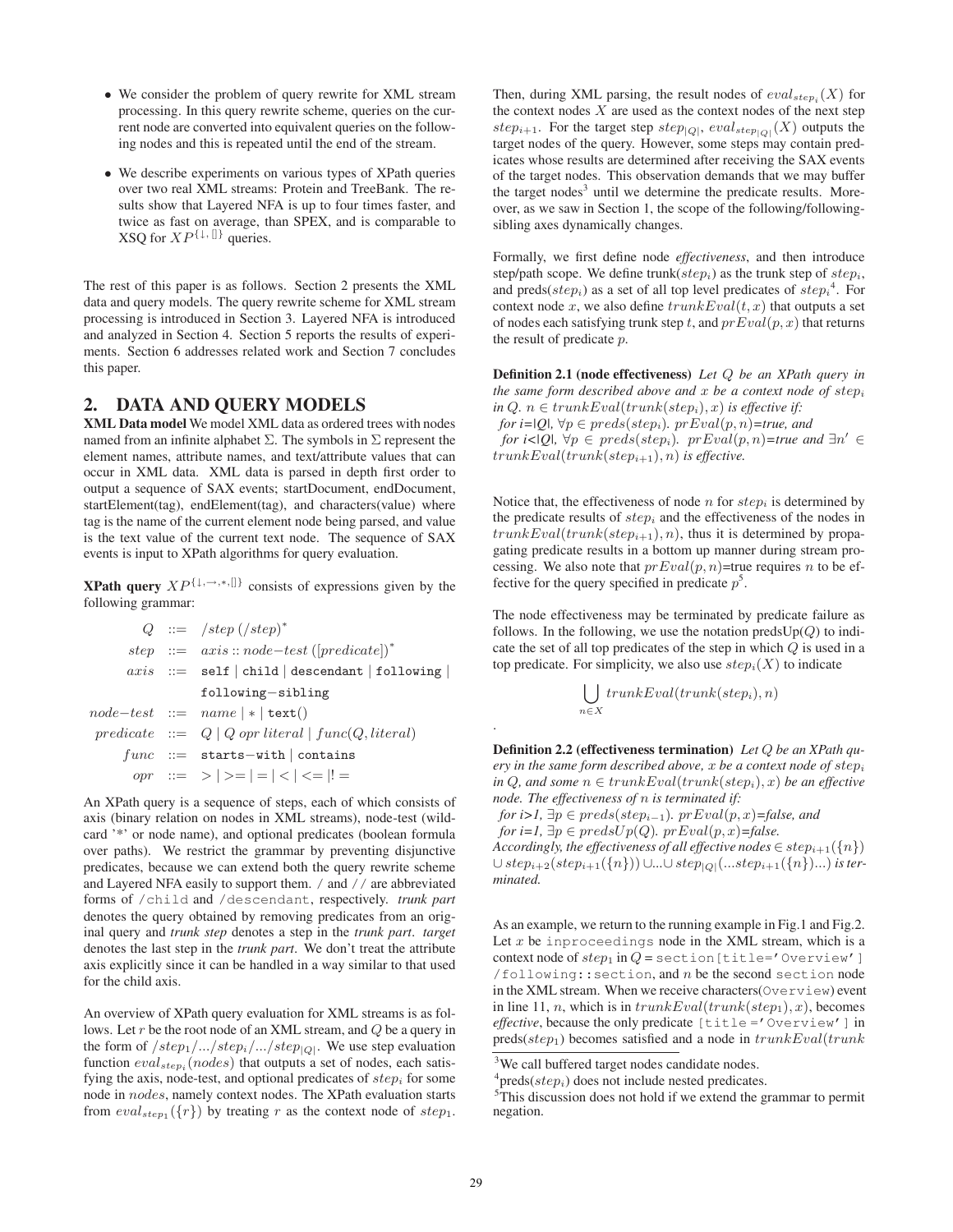| $S(x, "") = \{x\}$                                                             |                                                                                                                                       |
|--------------------------------------------------------------------------------|---------------------------------------------------------------------------------------------------------------------------------------|
|                                                                                | $S(x, self :: n/p) = if match(x, n) then S(x, p) else \{\}$                                                                           |
|                                                                                | $S(x, child :: n/p) = S(first - child(x), self :: n/p   following - sibling :: n/p)$                                                  |
|                                                                                | $S(x, descendant:: n/p) = S(first - child(x), self:: n/p   descendant:: n/p)$                                                         |
|                                                                                | $descendant-following-sibling :: n/p)$                                                                                                |
|                                                                                | $S(x, following-sibling :: n/p) = S(first-sibling(x), self :: n/p   following-sibling :: n/p)$                                        |
|                                                                                | $S(x, following:: n/p) = S(first-following(x), self:: n/p   descendant:: n/p   following:: n/p)$                                      |
| $S(x, descendant-following-sibling :: n/p) = S(first-sibling(x), self :: n/p)$ |                                                                                                                                       |
|                                                                                | descendant :: $n/p$   descendant-following-sibling :: $n/p$ )                                                                         |
|                                                                                | $S(x, p1   p2) = S(x, p1) \cup S(x, p2)$                                                                                              |
|                                                                                | $S(x, [p1][pn]/p) = \text{if } S(x, p1) \neq \{\}\text{ and } \text{ and } S(x, pn) \neq \{\}\text{ then } S(x, p) \text{ else }\{\}$ |
|                                                                                |                                                                                                                                       |

Figure 3: Query Rewrite for XP{↓*,*→*,*∗*,*[]}

 $(s_{t}^{(step_{2}), n)$  is effective. In addition, the effectiveness of node n will not be terminated, since the only predicate [section[title=' Overview']/following::section] ∈ predsUp(Q) is satisfied by the third section node in the XML stream.

Next, we define the step scope according to axis semantics as follows. Intuitively, the step scope for a context node is the period during XML parsing when the context node may become effective.

Definition 2.3 (step scope) *Let* Q *be an XPath query in the same form described above,* x *be a context node of* step*i, parent(*x*) be the parent node of* x*, and scope(*step*i,* x*) be* step*i's scope for* x denoted by {start, end}. scope(step<sub>i</sub>, x) is {startElement(x), *endElement(*x*)}, if* step*i's axis is child/descendant or* x *is not effective.* If x is effective, scope(step<sub>i</sub>, x) is {startElement(x), endEle*ment( parent(*x*) )} for the following-sibling axis, and {startElement (*x*), end of stream} for the following axis.*

In the running example, let  $n$  be the second section again. When we receive characters(Overview) event, n becomes *effective*, so  $scope(following::section, n) = {startElement(n), end of}$ stream}.

Finally, the path scope is defined as follows.

Definition 2.4 (path scope) *Let* Q *be an XPath query in the same form described above, and x be a context node of step<sub>1</sub> in Q. The start point of*  $Q$ 's path scope for  $x$  *is that of scope(step<sub>1</sub>,*  $x$ *). The end point of* Q*'s path scope for* x *is the end of the stream if some* step*<sup>i</sup> in* Q *contains the following axis and* x *is effective, otherwise it is the end point of scope(step<sub>1</sub>, x</sub>).* 

# 3. QUERY REWRITE

We introduce a query rewrite scheme for queries in  $XP^{\{\downarrow, \rightarrow, *, \[\}}$ to give a fundamental background of query evaluation. We use  $S(x, Q)$  to denote a query evaluation function where x is a context node in the XML stream and Q is a query in  $XP^{\{1, \rightarrow, *, \{]\}}}.$  The query rewrite scheme in Fig.3 rewrites queries on the current node into queries on the following nodes; therefore, query rewrite can be continuously performed on a sequence of SAX events. A query is rewritten as follows. We start from  $S(r, Q)$  where r is the root node of the XML stream. First, we rewrite  $Q$  and assign the rewritten queries to the following nodes. Then, during XML parsing, for a startElement event, we collect the rewritten queries assigned to current node  $x$  from the preceding nodes and apply continuously the query rewrite scheme to those queries. Finally, we complete the evaluation at the end of the stream and obtain the target nodes.

In the query rewrite scheme in Fig.3, we write first-child $(x)$ , firstsibling(x), first-following(x) for the first child node of x, the first sibling node of  $x$ , and the first following node of  $x$ , respectively. We introduce an additional axis, descendant-following-sibling(x) that specifies the descendant nodes of the following sibling nodes of  $x$ . Due to space limitations, we only comment on the query rewrite scheme for the following axis. If the following axis is to be evaluated on context node  $x$ , the title element in line 7 in Fig.2, it is rewritten to a union of self, descendant, and following axes on first-following $(x)$ , which is the section element in line 10.

A query with predicates is handled as depicted in the last line in Fig.3. Intuitively, if all predicates p1,...,pn match some nodes, the result of trunk part p becomes the result of the query. However, this query rewrite is different from others: the condition can be evaluated at following nodes of  $x$ . In contrast, the condition of the query rewrite in the second line can be evaluated at the current context node, x. Here we face an issue of predicate processing: until when do we have to keep on checking if a predicate is satisfied? The path scope helps determine when predicate fails. As an example, if the end point of a predicate path scope is that of its first step and the axis of the step is child, we can determine the predicate result at the endElement event of the context node of the step.

Despite the conciseness of the query rewrite scheme, there are two problems in this approach. First, its time complexity is high, because the number of intermediate queries divided by | linearly increases with query size. Moreover preliminary experiments showed that the cost of the query rewrite scheme was too expensive even for queries without predicates. Second, it is not obvious how to implement scope control, especially for queries with predicates. These problems motivated the concept of Layered NFA. Against the first problem, Layered NFA uses a hybrid structure: a first layer NFA that is compiled from an XPath query and a second layer NFA that is dynamically maintained during XML parsing. To deal with the second problem, Layered NFA dynamically controls the step/path scope at the second layer NFA.

# 4. LAYERED NFA

Layered NFA consists of four data structures: the query tree, two NFAs, and the context node tree. An example is shown in Fig.4, and is described in the following sections. A given query is parsed to form a query tree, and then compiled into an NFA in the first layer. The first layer NFA is able to evaluate sub-queries in  $XP^{\{1, \rightarrow, * \}}$ ,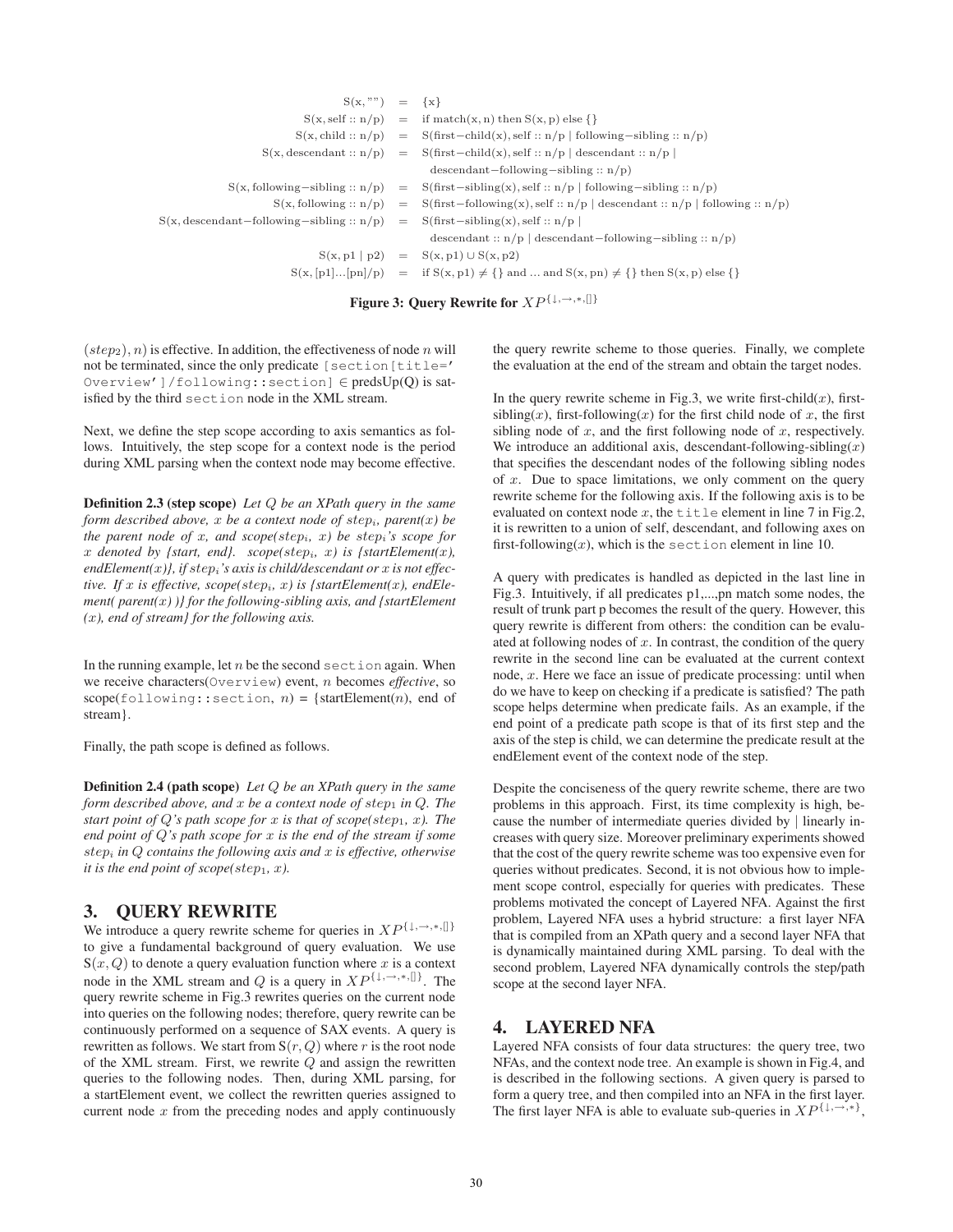

Figure 4: Layered NFA of the XPath query in Fig.1 : (Only the first letter of the element names is used in SAX events. The snapshot shown is that after receiving startElement of the 3rd section in Fig.2)

and it is used by the second layer NFA. The second layer NFA handles predicate parts. It is dynamically maintained during XML parsing: a state refers to both the corresponding state in the first layer NFA and a matched node in the XML stream. A referred state in the first layer NFA is used for  $XP^{\{\downarrow, \rightarrow, *\}}$  processing and the matched node is used as the context node for predicate processing or is buffered as a candidate node. The context node tree of a query is a tree of nodes that are matched with steps with predicates or the target step in the query. The tree is maintained while the second layer NFA is being processed.

# 4.1 Query tree

In the query tree, an edge represents a sub-query in  $XP^{\{\downarrow,\rightarrow,\ast\}}$ and a node represents a branch connecting the sub-queries of predicate/trunk parts: a node is labeled with its incoming edge type, which may be either target (T), non-leaf predicate (NP), or leaf predicate (P). The root node is labeled with start (S).

Fig.4 (a) shows the query tree for the query in Fig.1. The query is decomposed into sub-queries, //inproceedings, section, title='Overview', and following::section to form the tree.

### 4.2 First layer NFA

The first layer NFA is compiled from queries by the NFA encoding rules in Fig.5. The label  $s$  indicates the initial state and  $t$  indicates the terminal state.  $S(a)$ ,  $E(a)$ ,  $C(*)$  are abbreviations of startElement(a), endElement(a), and characters(\*), respectively, where a is node name and \* is wildcard.

- The self axis is encoded by an epsilon transition.
- We follow a popular method for converting /a, //a into the NFA [9, 16], see (a), (b) in Fig.5.
- following-sibling::a is defined to select the following sibling nodes of the context node; they are tagged as 'a'. It is encoded into the NFA in Fig.5 (c). First, we move up to the



Figure 5: NFA encoding rules

parent node of the context node by  $E(*)$  transition, and then select nodes tagged as 'a' by S(a) transition.

- following::a is defined to select all nodes tagged as 'a' that appear after the context node except the descendant nodes. It is encoded into the NFA in Fig.5 (d). The difference from the following-sibling::a encoding rule is that two transitions are added:  $E(*)$  is used to locate all ancestor nodes and  $S(*)$ is used to select all of their descendant nodes.
- The condition used in a predicate is encoded into the NFA in Fig.5 (e). If condition contains operator/function and literal value, they are stored in the terminal state and checked after the transition to the state by characters(value) event.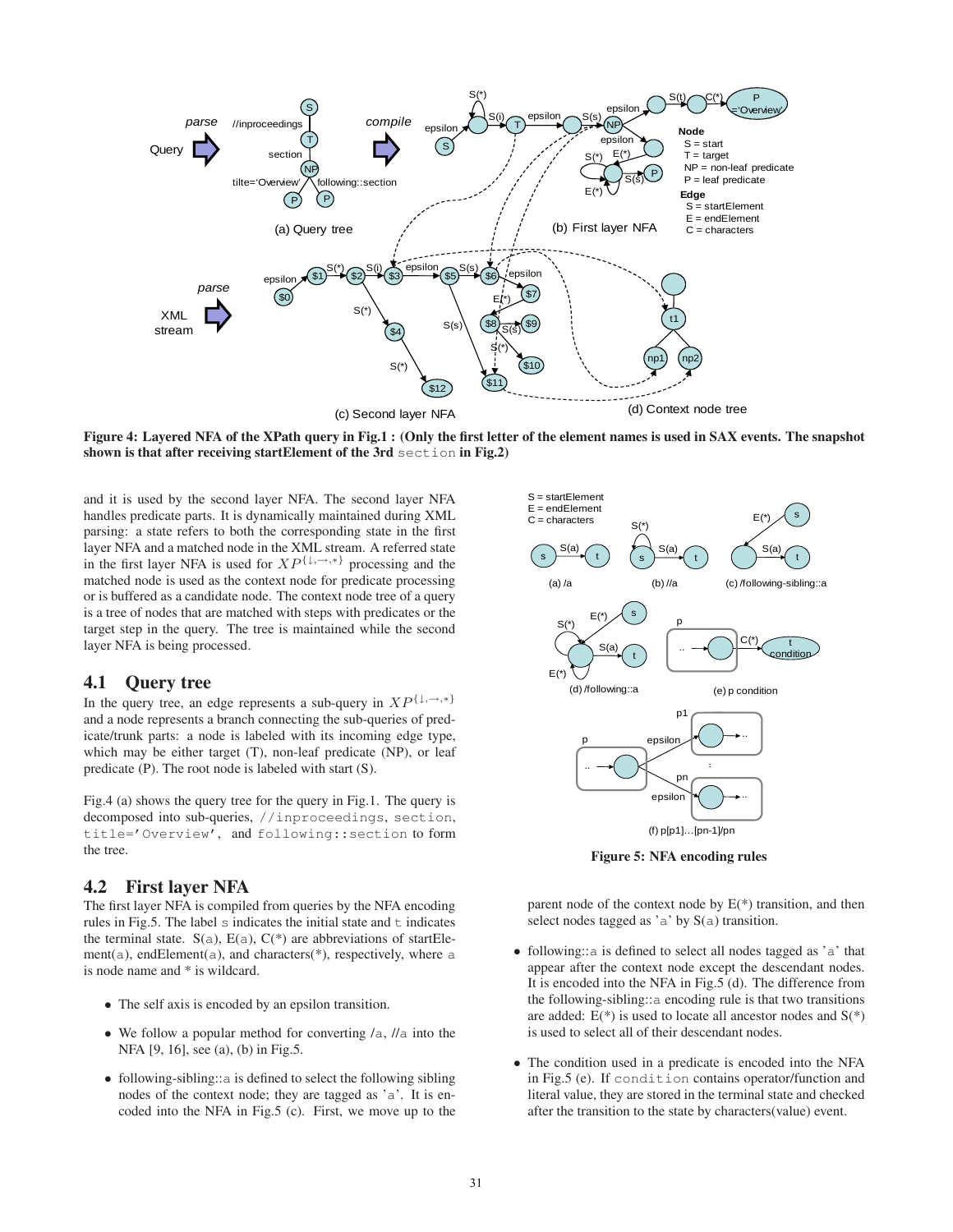#### Algorithm 1 startElement(*tag*)

|     | <b>Require:</b> the set of current states <i>currentStateSet</i> , the state stack |
|-----|------------------------------------------------------------------------------------|
|     | stateStack, input SAX event startElement(tag)                                      |
|     | <b>Ensure:</b> updated <i>currentStateSet, stateStack</i> , the context node tree  |
|     | 1: hitNodes = { }; nextStateSet = { };                                             |
|     | 2: for all current $\in$ current State Set do                                      |
| 3:  | $(state, context) = current;$                                                      |
|     | <i>ll current</i> is a state in the 2nd layer NFA                                  |
|     | <i>ll state</i> is a state in the 1st layer NFA                                    |
| 4:  | <b>if</b> noOutEdges( <i>state</i> ) or noSuccessfulTransition( <i>state</i> ) or  |
|     | isSinkState( <i>current</i> ) then                                                 |
| 5:  | sinkDown( <i>current</i> );                                                        |
| 6:  | $nextStateSet += current;$ continue;                                               |
| 7:  | end if                                                                             |
| 8:  | <b>for all</b> nextState $\in \delta$ (state, startElement(tag)) <b>do</b>         |
| 9:  | <b>if</b> label( <i>state</i> )==( $T'$ or $'NP'$ ) <b>then</b>                    |
| 10: | $context = new contextNodetag);$                                                   |
| 11: | addChildInContextTree(context);                                                    |
| 12: | else if $label(state)==('P')$ then                                                 |
| 13: | setPredicateResult( <i>context</i> );                                              |
| 14: | $hitNodes += propagate \& getHitNode();$                                           |
| 15: | end if                                                                             |
| 16: | next=(nextState, context);                                                         |
|     | <i>ll nextState</i> is a state in the 1st layer NFA                                |
|     | <i>ll next</i> is a state in the 2nd layer NFA                                     |
| 17: | $nextStateSet += next;$                                                            |
| 18: | end for                                                                            |
|     | $19:$ end for                                                                      |
|     | 20: stateStack.push(currentStateSet);                                              |
|     | $21: currentStateSet = nextStateSet;$                                              |
|     | 22: flush(hitNodes);                                                               |
|     | 23: removeRelatedStatesFrom(hitNodes, currentStateSet);                            |

• When a query contains predicates,  $p[p1] \ldots [pn-1]/pn$ , there needs to be epsilon transitions between the last state of the NFA obtained from path p and the first states of NFAs obtained from the predicates  $p_1$ , ...,  $p_n-1$  and the trunk pn. Fig.5 (f) shows this encoding rule.

Fig.4 (b) shows the first layer NFA for the query in Fig.1. The states are labeled with the same name as the corresponding nodes in the query tree, start (S), target (T), non-leaf predicate (NP) and leaf predicate (P).

### 4.3 Second layer NFA & Context node tree

The transitions in the second layer NFA, which are based on the first layer NFA, drive the maintenance of the context node tree: node construction/destruction, predicate result propagation, candidate node buffering, and dynamic scope control.

Alg.1 and Alg.2 show the algorithms of startElement and endElement events, respectively. Layered NFA uses the state stack (*stateStack*) to maintain the current states (*currentStateSet*) for startElement and endElement events throughout the XML stream. It flushes out the buffered target nodes (*hitNodes*) to the user when they match a given query; the effectiveness of their context nodes is determined not to be terminated. The implementation of characters event is similar to the combination of startElement and endElement accompanied with condition evaluation, so we omit its description. We will refer to the corresponding parts of Alg.1 and Alg.2 in the following descriptions.

#### Algorithm 2 endElement(*tag*)

| <b>Algorithm</b> 2 endElement( <i>tag</i> )                                              |
|------------------------------------------------------------------------------------------|
| <b>Require:</b> the set of current states <i>currentStateSet</i> , the state stack       |
| <i>stateStack</i> , input SAX event endElement( <i>tag</i> )                             |
| <b>Ensure:</b> updated <i>currentStateSet, stateStack</i> , the context node tree        |
| 1: hitNodes = { $\;$ ; nextStateSet = { $\;$ ;                                           |
| 2: for all current $\in$ current State Set do                                            |
| 3:<br>$(state, context) = current;$                                                      |
| <i>ll current</i> is a state in the 2nd layer NFA                                        |
| <i>ll state</i> is a state in the 1st layer NFA                                          |
| 4:<br><b>if</b> is Sink State <i>(current</i> ) <b>then</b>                              |
| 5:<br>sinkUp(current);                                                                   |
| 6:<br>$nextStateSet += current$ ; continue;                                              |
| 7:<br>end if                                                                             |
| 8:<br><b>if</b> label( <i>state</i> )==( $T$ ) <b>then</b>                               |
| 9:<br>$hitNodes += propagate \& getHitNode();$                                           |
| 10:<br>end if                                                                            |
| <b>if</b> is Effectiveness Terminate() then<br>11:                                       |
| 12:<br>remove( <i>context</i> , <i>current</i> );                                        |
| end if<br>13:                                                                            |
| for all <i>nextState</i> $\in \delta$ ( <i>state</i> , endElement(tag)) <b>do</b><br>14: |
| 15:<br>next=(nextState, context);                                                        |
| <i>ll nextState</i> is a state in the 1st layer NFA                                      |
| // next is a state in the 2nd layer NFA                                                  |
| 16:<br>$nextStateSet += next$ ;                                                          |
| end for<br>17:                                                                           |
| $18:$ end for                                                                            |
| 19: $currentStateSet = stateStack.pop() + nextStateSet;$                                 |
| 20: flush( <i>hitNodes</i> );                                                            |
| $21.$ nomera Deleted States From (bit) $l_{\alpha\beta}$ as numeral State $\Gamma_{ab}$  |

21: removeRelatedStatesFrom(*hitNodes*, *currentStateSet*);

We define below the data structure of state in the second layer NFA (*NFA2*).

Definition 4.1 *A state in the second layer NFA is a pair (*s*,* n*) where* s *is the corresponding state in the first layer NFA. If* s *is labeled with target (T) or non-leaf predicate (NP), the current node in the XML stream is set to* n*. Otherwise, the node of the previous state that has a transition to this state is set to* n*.*

In the following, we first describe details of state construction and transition, and then describe the behaviors of target step and predicate processing.

#### State construction and transition

Let the first layer NFA be  $(\Sigma, S, s_0, \delta)$  for input alphabet  $\Sigma$ , set of states S, initial state  $s_0$ , and state transition function  $\delta$ . Let  $n_0$  and N be the root and a set of nodes in the XML stream, respectively. The initial state of *NFA2* is defined as  $(s_0, n_0)$ . The following states are dynamically constructed as demanded by SAX events. Let  $(s_i, n_i)$  be a current state of *NFA2*. For a startElement(tag) event, state  $(s_j, n_j)$  is constructed and is set as a next state where  $s_j$ is in  $\delta(s_i, \text{startElement}(\text{tag}))$  and  $n_i$  is set as defined in Def.4.1: If  $s_i$  is labeled with target (T) or non-leaf predicate (NP), the current node of the startElement(tag) event is set to  $n_i$ . Otherwise,  $n_i$  is set to  $n<sub>i</sub>$ . For preparing the next SAX event, the current states are pushed on the state stack and the next states are set to the current states. For an endElement(tag) event, state  $(s_i, n_j)$  is constructed and is set as a next state where  $s_i$  is in  $\delta(s_i)$ , endElement(tag)) and  $n_j$  is set as defined in Def.4.1. For preparing the next SAX event, the states are popped from the state stack and added to the next states.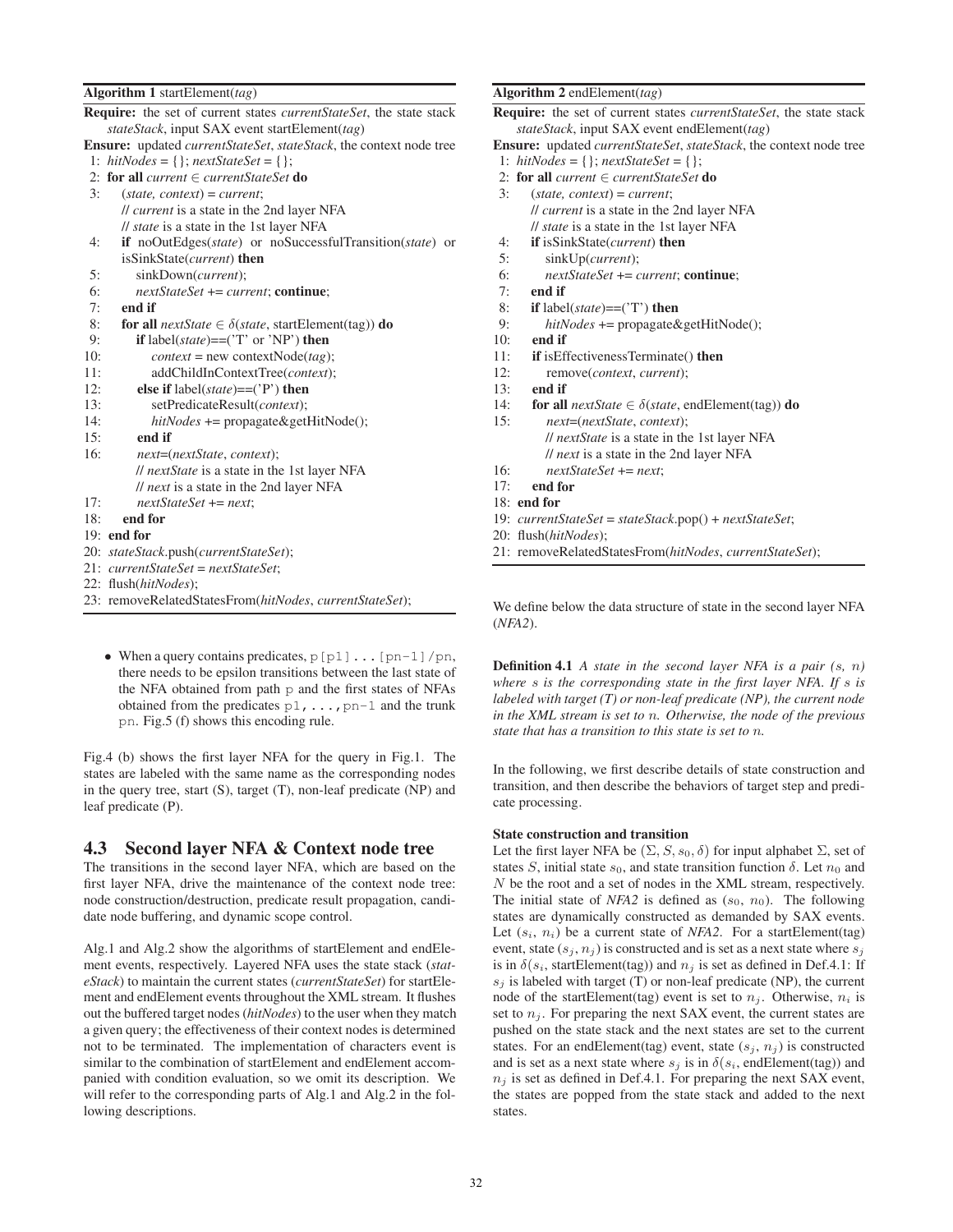The above procedures for startElement(tag) and endElement(tag) events are implemented in Alg.1 and Alg.2, respectively. A state is obtained by  $\delta$  function (line 8) and then added as a next state (lines 16-17). The current states are pushed on the state stack (line 20). In addition, sink state operations, sinkDown and sinkUp, are present (line 5 Alg.1 and line 5 Alg.2). A state is a sink state if and only if there are no out-going transitions [18]. For efficient sink state implementation, we mark a state as a sink state with sink depth to avoid constructing sink states and transitions to those states. Current state  $(s, n)$  becomes a sink state if s has no out-going transitions or it has no successful transition (lines 4-5 Alg.1). The states labeled with P in (b) Fig.4 are examples of  $s$  without out-going transitions. When a current state is state \$5 in (c) Fig.4 and it receives SAX events except S(s), \$5 becomes a sink state because it has no successful transition. A state continues as a sink state by incrementing the sink depth for startElement events.

With regard to endElement(tag) event (Alg.2), there are only wildcard  $E(*)$  transitions in the NFA encoding rule Fig.5 so there is no need for a transition check to obtain a next state by  $\delta$  function (line 14). The states popped from the state stack are also added as the next states (line 19). The sink state operations occupy lines 4-6. The sinkUp function (line 5) decrements the sink depth for endElement events.

Context node tree construction The context node tree of a query is a tree of nodes that are matched with steps with predicates or with the target step in the query. The tree is maintained while the second layer NFA is being processed. Assume we have arrived at state  $(s, n)$  by a startElement event where s is a state in the first layer NFA labeled with T (target) or NP (non-leaf predicate). We then construct a new node for  $n$ , put it as a child of the current node in the tree, and set it as the current node for subsequent processing. A context node tree plays two important roles. 1) a node matched with a step with predicates (NP) records the results indicating which predicates have been satisfied, whereas a node matched with target (T) is buffered as a candidate node, and 2) a node keeps the status of the path scope of predicate/trunk parts. It is maintained as described in Def.2.3-2.4 and is initially assigned to a node as follows: if some step in the path is the following axis, the status is set to following, otherwise the status is set to the first step's axis of the path.

Fig.4 (d) shows a context node tree.  $\pm 1$  is a matched node of //inproceedings path and is used as a candidate node as well as a context node of section path. np1, np2 are matched nodes of section path and used as context nodes for title='Overview' and following::section paths. In addtion, np1, np2 record predicate results.

A new node is constructed by the contextNode constructor (line 10 in Alg.1) and it is put into the context node tree by the addChildIn-ContextTree function (line 11 in Alg.1).

Target step processing Recall that a predicate result may be determined after receiving the SAX events of the target nodes. To handle this case, we need to buffer the candidate nodes, and then to propagate those candidate nodes and the predicate results upward in the context node tree, so that we can check if context nodes of predicates become effective. Assume we have arrived at state  $(s, n)$  by a startElement event where s is a state in the first layer NFA labeled with T (target). This state indicates that the target step in the query matches the SAX event, so current node  $n$  is buffered. When  $n$  becomes effective, we propagate the predicate results stored at  $n$  and the buffered candidate node  $n$  up to the parent node of  $n$  in the context node tree, and repeat this process. If the propagation reaches the first branching node, that is the effectiveness of  $n$  is determined not to be terminated, the buffered candidate node  $n$  is flushed to the user. On the other hand,  $n$  is removed from the context node tree, when the effectiveness of  $n$  is terminated.

For a startElement(tag) event (Alg.1), when a current state is constructed from a T-labeled state (state) in the first layer NFA (line 9), we start buffering the current node in the XML stream as a candidate node by putting it into the context node tree (lines 10-11). When some predicate is satisfied by a startElement event, several nodes may become effective, so the propagate&getHitNode function propagates predicate results and the candidate nodes up in the context node tree (lines 12-14). This propagation also occurs in endElement events (lines 8-9 Alg.2). In both cases, if the propagation reaches the first branching node in the context node tree, the candidate nodes are flushed out to the user. (line 22 Alg.1 and line 20 Alg.2).

Predicate processing The predicate processing is similar to the target step processing. The difference is that, instead of buffering candidate nodes in the context node tree, the context nodes of predicates are put into the context node tree and predicate results are recorded in those nodes. Assume we have arrived at state (s,  $n$ ) by a startElement event where s is a P-labeled state. This state indicates that a predicate is satisfied by the SAX event, so the predicate result is put into  $n$ . When  $n$  becomes effective, we perform the same propagation procedure as described in the target step processing.

For a startElement(tag) event (Alg.1), when a current state is constructed from an NP-labeled state (state) (line 9), we construct a context node and put it into the context node tree for recording predicate results (lines 10-11). Else, if a current state is constructed from a P-labeled state, it indicates that a predicate is satisfied by the SAX event, so the result is put into the context node and we then check and propagate the predicate results up in the context node tree (lines 12-14).

Dynamic scope control During the above propagation, we also propagate scope status up in the context node tree for the purpose of implementing the node effectiveness and step/path scope as defined in Section 2. When a node effectiveness is terminated, other effective nodes that are located by Def.2.2 are removed from the context node tree and related states are also removed.

The scope status of a node is maintained in the propagate function (line 14 in Alg.1, line 9 in Alg.2). The isEffectivenessTerminate function checks node effectiveness. When a node effectiveness is terminated, related effective nodes and states are removed (lines 11-12 Alg.2).

# 4.4 Correctness (sketch)

It is obvious that queries in  $XP^{\{\downarrow,\rightarrow,\ast\}}$  are precisely evaluated according to the NFA encoding rules in Fig.5. For predicate parts, the context node tree stores matched nodes of target and non-leaf predicate steps in the query tree. A branch node in the query tree is precisely handled, since both predicate results and buffered candidate nodes are propagated upward in the context node tree according to the node effectiveness and step/path scope. Therefore, Layered NFA precisely evaluates XPath queries in  $\overline{X}P^{\{\downarrow, \rightarrow, *, \{\}}}.$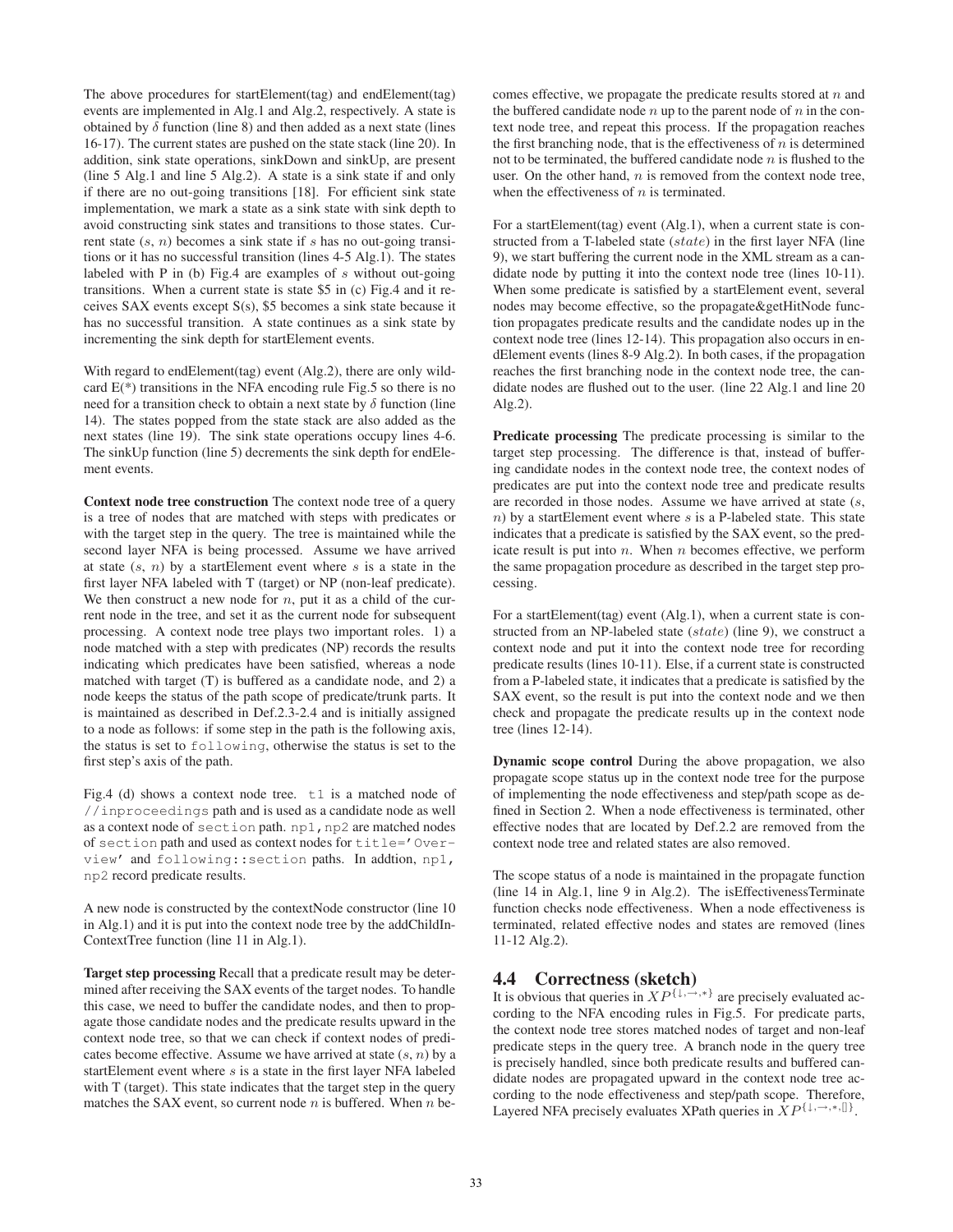# 4.5 Example

We explain how Layered NFA evaluates the query in Fig.1 over the XML stream in Fig.2. First, the initial state (\$0) is constructed and the XML stream is parsed. State \$1 is also constructed and is transited to by the epsilon transition in the first layer NFA. For startElement(dblp) in line 1 Fig.2, state \$2 is constructed. For startElement(inproceedings) in line 2, state \$3 is constructed from the T-labeled state in the first layer NFA and the current node is buffered in the context node tree as *t1*. State \$5 is also constructed and is transited to by the epsilon transition.

1st section element When the 1st startElement section in line 6 is emitted, state \$6 is constructed from the NP-labeled state in the first layer NFA and the current node is put under *t1* as *np0* in the context node tree. Also the scopes of both leaf predicates (title='Overview' and following::section) start. \$7 is constructed and is transited to because of the epsilon transition. When we receive endElement(section) in line 9, we transit from \$7 to \$8 by the  $E(*)$  transition and also go back to \$5 which is popped from the state stack. Because the scope status of *np0* is child, the scope ends and the inner predicate evaluation is deemed to have failed. The corresponding context node *np0* is removed from the context node tree and the related states (\$6, \$7, \$8) are also removed. Fig.6 shows the snapshot.



Figure 6: After processing endElement of the 1st section: dotted state and node indicate removed state and node, respectively

2nd section element The startElement of the 2nd section in line 10 is emitted, the same procedure is performed as done in the 1st section element; state \$6 is constructed and the current node *np1* is put under *t1*. When characters(Overview) in line 11 is emitted, the inner predicate [title='Overview'] becomes satisfied and the result is put in the context node. At this point, the context node of the predicate becomes effective, so the end point of the scope of the outer predicate [section [title='Overview'] /following::section] reaches the end of the stream. When the endElement of the 2nd section in line 13 is emitted, we transit from \$7 to \$8 by the  $E(*)$  transition and also go back to \$5. The difference with respect to the 1st endElement(section) is that the end point of the scope of the outer predicate is at the end of the stream, so the context node *np1* and the related states (\$6, \$7, \$8) are kept. Fig.7 shows the snapshot.



Figure 7: After processing endElement of the 2nd section

3rd section element When the 3rd startElement section (line 14) is emitted, not only is the same procedure performed as done in the 1st section element (\$11 is constructed and the current node *np2* is put under *t1*), but also \$9 is reached from \$8. The second layer NFA in Fig.4 (c) shows the snapshot; the current states

are \$9, \$10, \$11, \$12. The first layer NFA state of \$9 is labeled with P, so the predicate result is put to *np1* and then propagated to *t1*. At this point, *t1*, a context node of the outer predicate, also becomes effective. Since all predicates are satisfied at *t1*, the buffered inproceedings node is flushed to the user.

# 4.6 Optimization

State sharing A problem of the original Layered NFA is that the number of states exponentially increases against query size, when a query contains the descendant/following axes. Our solution is to introduce the *state sharing* technique; it enables Layered NFA to eliminate redundant transitions by grouping the states that are constructed from the same state in the first layer NFA. Those states can be grouped together, because they have the same transitions to the following SAX events. Notice that, since Layered NFA is based on NFAs, once the descendant/following axes are encoded into NFAs, the same *state sharing* technique eliminates redundant transitions required for both axes.

The *state sharing* works as follows. During the construction of the next states ( $nextStateSet$ ) at SAX events (line 17 in Alg.1, line 16 in Alg.2), we put them in a hashmap grouped by their source state in the first layer NFA. For each group of states, we choose one state as active and treat the remaining states as inactive. When the active state has updates on its candidate nodes, predicate results, or scope status, those updates are propagated to the inactive states.

State pruning for positive result of predicate For more efficient predicate processing, Layered NFA prunes states in the second layer NFA. When a predicate becomes satisfied, the related states can be removed because of the existential semantics of XPath predicates; once a predicate is satisfied, the predicate does not need further processing for the same context node. Again, since Layered NFA is based on NFAs, the same state pruning technique removes unneeded states regardless of their source axis types. In the running example, after receiving the 3rd startElement section, the unneeded states (\$6, \$7, \$8, \$9, \$10) are removed in Fig.4, because the predicate is satisfied.

The removeRelatedStatesFrom function implements the state pruning (line 23 Alg.1, line 21 Alg.2). This function detects states that refer to a node in *hitNodes* or their descendant context nodes in the context node tree, and removes those states from *currentState-Set*. In addition, we don't transit to the states that are encoded from predicates that are already satisfied.

Global queue The descendant/following axes may produce duplication of the candidate nodes. Layered NFA uses a global queue [26] that contains a single copy of buffered candidate nodes to avoid the duplication. A candidate node stores a range label to allow its XML fragment to be extracted from the global queue. The preorder label is assigned to a candidate node at node construction time and the post-order label is assigned upon receiving the corresponding endElement event.

# 4.7 Complexity

Let  $|D|$  be the number of nodes in XML stream D,  $|Q|$  be the number of steps in query  $Q$ ,  $d$  be the maximum depth of  $D$ , and B be the maximum number of candidate nodes buffered during the running time. According to [15], B might reach  $|D|$  in the worst case, which cannot be avoided by any stream processing algorithm. The global queue enables us to store  $|D|$  nodes at most as candidate nodes.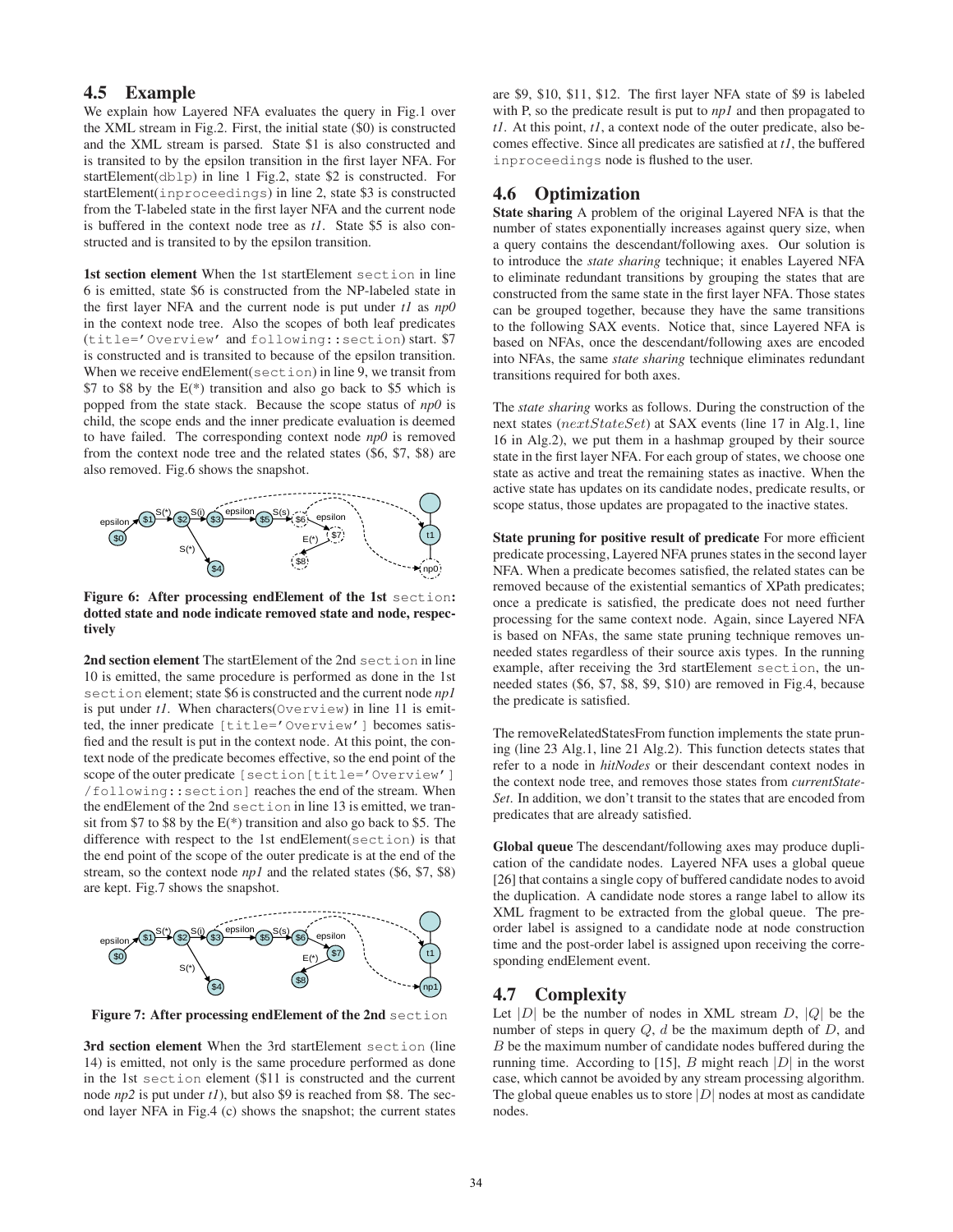|                 | Table 1. At any queries and sizes (humbers of states) in INFAS<br>Protein: $$P = ProteinEntry, $R = reference, $Y = {1970,1980,1990,1995}$ | hit rate $(\% )$         | 1st NFA | 2nd NFA            |
|-----------------|--------------------------------------------------------------------------------------------------------------------------------------------|--------------------------|---------|--------------------|
| $\overline{Q1}$ | /dummy                                                                                                                                     | 0                        | 3       |                    |
| Q2              | $/$ /*[ $.$ //*]                                                                                                                           | 24.7                     | 5       | 22                 |
| Q <sub>3</sub>  | /ProteinDatabase//protein/name                                                                                                             | 1.2                      | 5       | 9                  |
| Q4              | /ProteinDatabase/\$P/*/*/*/author                                                                                                          | 26.6                     | 8       |                    |
| Q <sub>5</sub>  | //\$P/\$R/refinfo/xrefs/xref/db                                                                                                            | 1.3                      | 8       | 15                 |
| Q <sub>6</sub>  | //\$P//\$R//refinfo//xrefs//xref//db                                                                                                       | 1.3                      | 8       | 30                 |
| Q7              | $//$ organism[source]                                                                                                                      | 1.2                      | 5       | 9                  |
| Q8              | //\$P[\$R]/sequence                                                                                                                        | 1.2                      | 7       | 12                 |
| Q <sub>9</sub>  | //\$P//refinfo[volume]//author                                                                                                             | 23.4                     | 8       | 20                 |
| Q10             | //\$P/\$R/refinfo[year=1988]/title                                                                                                         | 0.03                     | 10      | 13                 |
| Q11             | //\$P[.//refinfo[title][citation]]/sequence                                                                                                | 1.0                      | 11      | 18                 |
| Q12             | $//P/*[created_data = '10-Sep-1999']/uid$                                                                                                  | 0.02                     | 9       | 12                 |
| Q <sub>13</sub> | /ProteinDatabase/\$P[\$R/accinfo/mol-type='DNA'][\$R/refinfo/year>1990]                                                                    | 1.0                      | 14      | 9                  |
| Q14             | /ProteinDatabase/\$P[\$R[accinfo[mol-type='DNA']]][\$R[refinfo[year>1990]]]                                                                | 1.0                      | 18      |                    |
| Q15             | $//\$P[.//mol-type='DNA'][.//year>1990]$                                                                                                   | 1.0                      | 9       | 21                 |
| Q16             | //\$P[\$R[accinfo/mol-type='DNA']/following-sibling::\$R/refinfo/year>\$Y]                                                                 | $\{0.1, 0.1, 0.1, 0.1\}$ | 15      | ${14, 14, 14, 14}$ |
| Q17             | //\$P[\$R[accinfo/mol-type='DNA']/following::\$R/refinfo/year>\$Y]                                                                         | ${1.0, 1.0, 1.0, 0.8}$   | 15      | ${20,20,20,20}$    |
| TreeBank:       |                                                                                                                                            | hit rate $(\%)$          | 1st NFA | 2nd NFA            |
| $\overline{Q1}$ | /dummy                                                                                                                                     | $\theta$                 | 3       |                    |
| Q2              | $  ^{*}  .  ^{*}  $                                                                                                                        | 40.7                     | 5       | 84                 |
| Q <sub>3</sub>  | $//EMPTYJ.//SNP/NNP='U.S.'$                                                                                                                | 0.021                    | 9       | 81                 |
| Q <sub>4</sub>  | //EMPTY[.//S/NP[NNP='U.S.']/following-sibling::MD[text()='will']]                                                                          | 0.001                    | 15      | 81                 |
| Q <sub>5</sub>  | //EMPTY[.//S[NP/NNP='U.S.'][VP/NP/NNP='Japan']]                                                                                            | 0.000                    | 15      | 100                |
| Q <sub>6</sub>  | //EMPTY[.//PP[IN[text()='in']/following-sibling::NP/NNP='U.S.']]                                                                           | 0.011                    | 15      | 75                 |
| Q7              | //EMPTY[.//S/NP/NP[NNP='U.S.']/following-sibling::JJ='economic']                                                                           | 0                        | 15      | 81                 |

Table 1: YPath queries and sizes (numbers of states) in NFAs

Space complexity The space complexity of Layered NFA is determined by the sum of the sizes (i.e. number of states) of two NFAs and the size of the context node tree.

First, we discuss the sizes of the NFAs. The size of the first layer NFA for  $Q$  is always  $O(|Q|)$  according to the NFA encoding rules in Fig.5. For the second layer NFA, the state sharing technique eliminates redundant transitions to the states that are constructed from the same state in the first layer NFA, therefore there can be |Q| states constructed at most for every startElement event, and those states are kept in the state stack. When Q is in  $XP^{\{\downarrow, *, \[\}}$ , the space complexity of the second layer NFA is  $O(d|Q|)$ , because there can be d startElement events that are continuously matched with each downward axis in Q. When Q is in  $XP^{\{ \downarrow, \rightarrow, *,\{ \} \}}$ , the space complexity of the second layer NFA is  $O(|D||Q|)$ , because there can be  $|D|$  startElement events that are continuously matched with each forward axis in Q.

Second, we discuss the size of the context node tree, which consists of the context nodes of non-leaf predicates and the buffered candidate nodes (*B*). When *Q* doesn't contain predicates,  $XP^{\{1,\rightarrow,\ast\}}$ , there is only a root node in the context node tree, since there is no need for constructing context nodes of non-leaf predicates or buffering candidate nodes. If we permit to include predicates, the maximum size of the context nodes of non-leaf predicates is  $d|Q|$ when Q is in  $XP^{\{\downarrow,*,[\]}\}$ , and  $|D||Q|$  when Q is in  $XP^{\{\downarrow, \rightarrow,*,[\]}\}$ , which is obtained by the same discussion as the second layer NFA. Therefore, we obtain the following theorem.

Theorem 4.2 *The space complexity of Layered NFA is* O(|Q|) *for the first layer NFA,*  $O(d|Q|)$  *for the second layer NFA of*  $XP^{\{1,*,\{\}}},$  $O(|D||Q|)$  *for the second layer NFA of*  $XP^{\{1, \rightarrow, *, \{]\}}}, O(d|Q| +$  $B)$  *for the context node tree of*  $XP^{\{\downarrow,\ast,\parallel\}}$ *, and*  $O(|D||Q|+B)$  *for* 

*the context node tree of*  $XP^{\{\downarrow, \rightarrow, *, \{\}}}.$ 

Time complexity The time complexity of Layered NFA consists of the cost of second layer NFA operation and the cost of propagation that occurs within the *state sharing* technique. The former is  $O(|D||Q|)$ , the product of the XML stream size  $|D|$  and the maximum number of the current states  $|Q|$  in the second layer NFA, since each current state handles every SAX event in D in the worst case. The worst case of *state sharing* propagation is that there can be  $|Q|$  inactive states that receive the propagation for every SAX event in D, resulting in  $O(|D||Q|)$  time complexity. Since both time complexities are  $O(|D||Q|)$ , the total time complexity of Layered NFA is also  $O(|D||Q|)$ .

# 5. EXPERIMENTS

We validated the efficiency (response time and space) of Layered NFA in a comparison to related algorithms,  $SPEX$  [24] $^6$ ,  $XSQ$  [26], and xmltk [16].

Our execution environment consisted of a dual Intel(R) Core (TM) PC (CPU 2.40GHz) with 1.99GB of main memory, running Windows XP. We used Java 1.5.0\_06 with default settings and a lightweight XML parser Crimson for all algorithms except xmltk, which was implemented in C++, we used g++ compiler version 3.44 (cygwin) with the -O2 optimization option. xmltk uses its own nonvalidating XML parser.

In these experiments, we customized the implementations to prevent output of the matched XML fragments to avoid the overhead of system I/O. Some parts of the results were not gathered due to the limitations of the algorithms or implementation issues as fol-

<sup>&</sup>lt;sup>6</sup>We used PHASE2 optimization option.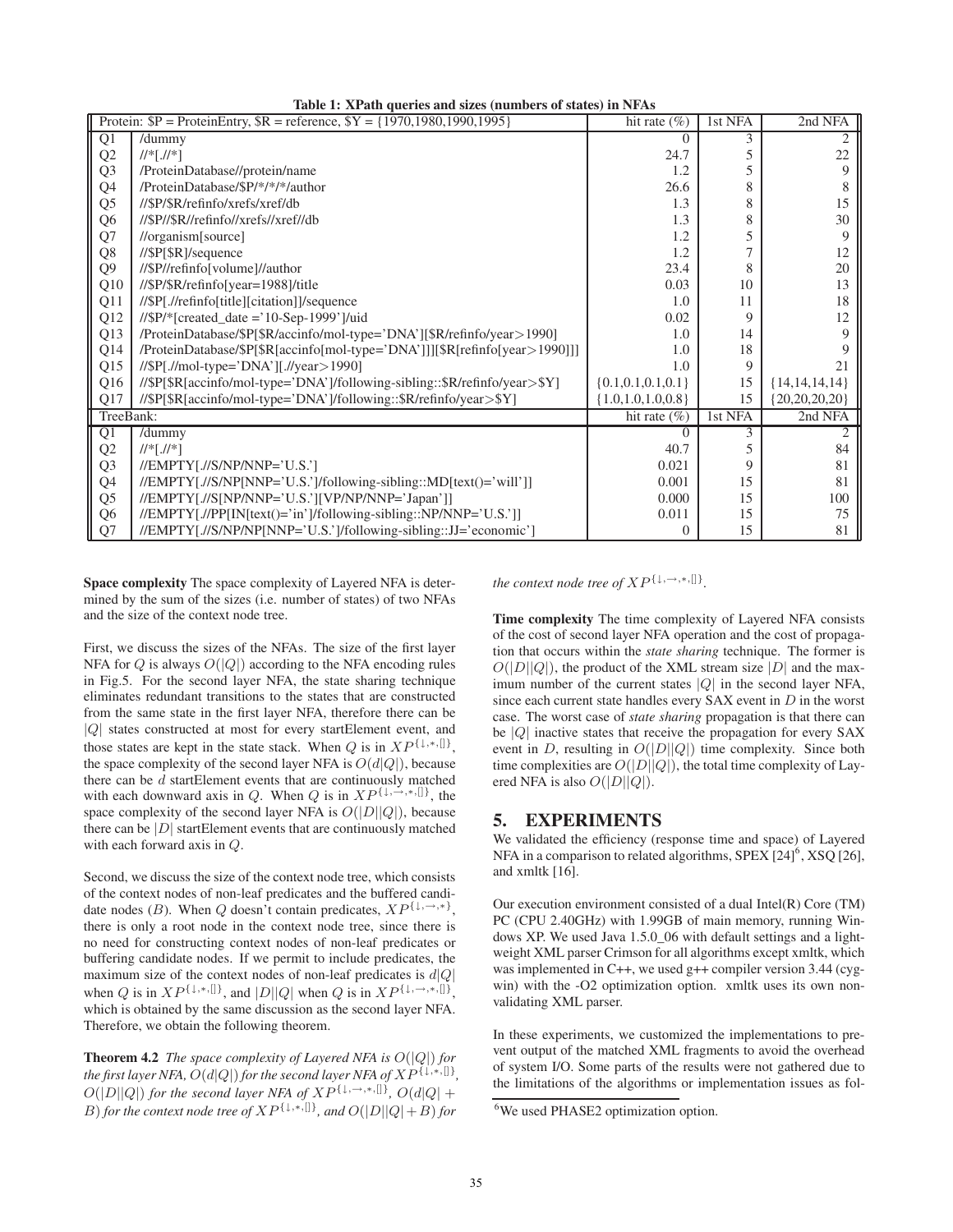|  |  | Table 2: XML streams statistics |
|--|--|---------------------------------|
|  |  |                                 |

|          | File | Depth |     | Num. of  |         |
|----------|------|-------|-----|----------|---------|
|          | size |       |     | elements |         |
|          | MB.  | avg   | max | schema   | data(K) |
| Protein  | 706  | 5.15  |     | 66       | 21306   |
| TreeBank | 60   | 7.87  | 36  | 250      | 2438    |

lows. The SPEX implementation failed to evaluate the following axis even though its algorithm should be capable to doing so. The XSQ algorithm evaluates queries in  $XP^{\{1, 1\}}$  with unnested predicates whose paths have at most one step. The xmltk algorithm evaluates queries limited to  $XP^{\{1, *\}}$ .

XML streams: We used two real XML streams available at XML Data repository<sup>7</sup>: the PIR-International Protein Sequence Database (Protein) and the XML-ized TreeBank linguistic database (Tree-Bank). They have been widely used in experiments on XML stream algorithms [15, 8, 26, 16]. Protein is an integrated collection of functionally annotated protein sequences; it is one of the largest XML streams. TreeBank consists of English sentences tagged with parts of speech and has deep recursive structures. Their statistics are summarized in Table 2.

XPath queries: We used various types of XPath queries to characterize the performance features of the XPath evaluation algorithms. For both XML streams, we used Q1 /dummy (no element match) to validate the base performance of the algorithms, and used Q2  $//*$ [. $//*$ ] to validate in an extreme case with predicates. For Protein, in addition to the queries used in [8], we added queries with multiple predicates and/or the following/following-sibling axes. For TreeBank, we used interesting queries for linguistic analysis with predicates and/or the following-sibling axis: Q3 selects descriptions whose subject is a specified country U.S.. Q4-Q7 are obtained by adding various predicates to Q3 as follows. Q4 selects descriptions on future actions of the country. Q5 selects descriptions whose subject is two countries, U.S. and Japan. Q6 selects descriptions of something that occurred in the country. Q7 selects descriptions about the economy of the country. Table 1 shows the queries, their hit rate, and the sizes of Layered NFA in the first and second layers.

# 5.1 Query processing time

Fig.8 and Fig.9 show the performance comparisons of XPath evaluation algorithms over Protein and TreeBank XML streams, respectively. According to the results of O1 /dummy which show that all algorithms have comparable performance, we conjecture that we can basically ignore the differences in programming languages (Java, C++) and XML parsers (Crimson, xmltk parser). Recall, only xmltk uses a different programming language and XML parser.

We found that Layered NFA is up to four times faster, and twice as fast on average, than SPEX. Our observations on the difference between Layered NFA and SPEX are as follows. First of all, as pointed out in Section 1, the performance of SPEX indeed worsens as the number of predicates increases. For the Protein dataset, except for the queries with large hit rate (Q2, Q4, Q9), Q1, Q3, Q5, Q6 (no predicates), Q7 (single predicate, no branches in query trees) are faster than Q8, Q10, Q12 (single predicate, single branch in query trees), and the latter are faster than Q11, Q13-16 (multiple predicates). For the TreeBank dataset, except for the queries with large hit rate (Q2), Q1 (no predicates) is faster than Q3 (single predicate, no branches in query trees), and the latter is faster than Q4-Q7 (multiple predicates). This is due to SPEX's design: it independently evaluates each predicate and the trunk part of the query, then merges the intermediate results, yielding predicate processing overhead. In contrast, the performance of Layered NFA is stable for all queries regardless of the number of predicates, because it processes the whole query at SAX events while generating smaller intermediate results than SPEX.

Second point is forward axes processing. The performance of Layered NFA for the queries with the following axis (Protein Q17) is slightly slower than that with the following-sibling axis (Q16). This result proves the effectiveness of the *state sharing* technique for following axis processing; it dramatically reduces NFA size. We will describe the effect on the space reduction in the next section.

Third point is descendant axis processing. SPEX processes the descendant axis as efficiently as the child axis, as we can observe that the SPEX performance for Protein Q5 is the same as that for Protein Q6, which is obtained by replacing every child axis in Q5 with the descendant axis. In addition, although Protein Q13 and Q15 have different expressions, their query results are the same. Since Q15 has shorter length than Q13, SPEX processes Q15 more efficiently than Q13. In contrast, Layered NFA processes the descendant axis slower than the child axis, because the descendant axis requires two transitions whereas the child axis requires one transition. Actually, the performances of Layered NFA for Q6 and Q15 with the descendant axis are slower than Q5 and Q13 without the descendant axis, respectively.

For the case of XSO in  $XP^{\{\downarrow,\{\!\!\!\{I\}\!\!\!\}}}\$  (O1, O3, O5-10), Layered NFA is comparable to XSQ. This is mainly because they are both NFAbased algorithms. xmltk is always the fastest in  $XP^{\{1,*\}}$  (Q1, Q3-Q6) especially for queries that contain many descendant axes (Q6). This is explained by the fact that xmltk is a DFA-based algorithm, thus it only needs to keep track of a single current state. Layered NFA and XSQ are both NFA-based algorithms, so they need to keep track of multiple current states resulting in lower performance.

# 5.2 Space consumption

The last two columns in Table 1 show the sizes of Layered NFA in the first and second layers. Since the second layer NFA is dynamically constructed and removed, we report the maximum summations of current and stacked states at any moment during stream processing. All the results support Theorem 4.2: the size of the first layer NFA is linear to query size  $|Q|$  and the upper bound of the size of the second layer NFA is  $O(d|Q|)$  for  $XP^{\{\downarrow,\ast,\parallel\}}$ and  $O(|D||Q|)$  for  $XP^{\{1, \rightarrow, *, \{]\}}$ . We describe details of the second layer NFA below. For Q1 /dummy, there is only the initial state since there is no successful transition. For Protein Q4 in  $XP^{\{\downarrow,\ast,\}}$ , the state size is the same as or smaller than the size of the first layer NFA. For other queries in  $XP^{\{\downarrow, \rightarrow, *, \parallel\}}$ , there are more states in TreeBank than in Protein, mainly because the depth of TreeBank XML stream is 36 while that of Protein XML is 7. The value parameters ({1970,1980,1990,1995}) in the queries do not impact NFA size. The size of the second layer NFA is significantly improved by the state sharing technique, for example, from {25,100,700,3937} to {20,20,20,20} against Protein Q17 for value parameters ({1970,1980,1990,1995}), respectively.

<sup>7</sup> http://www.cs.washington.edu/research/xmldatasets/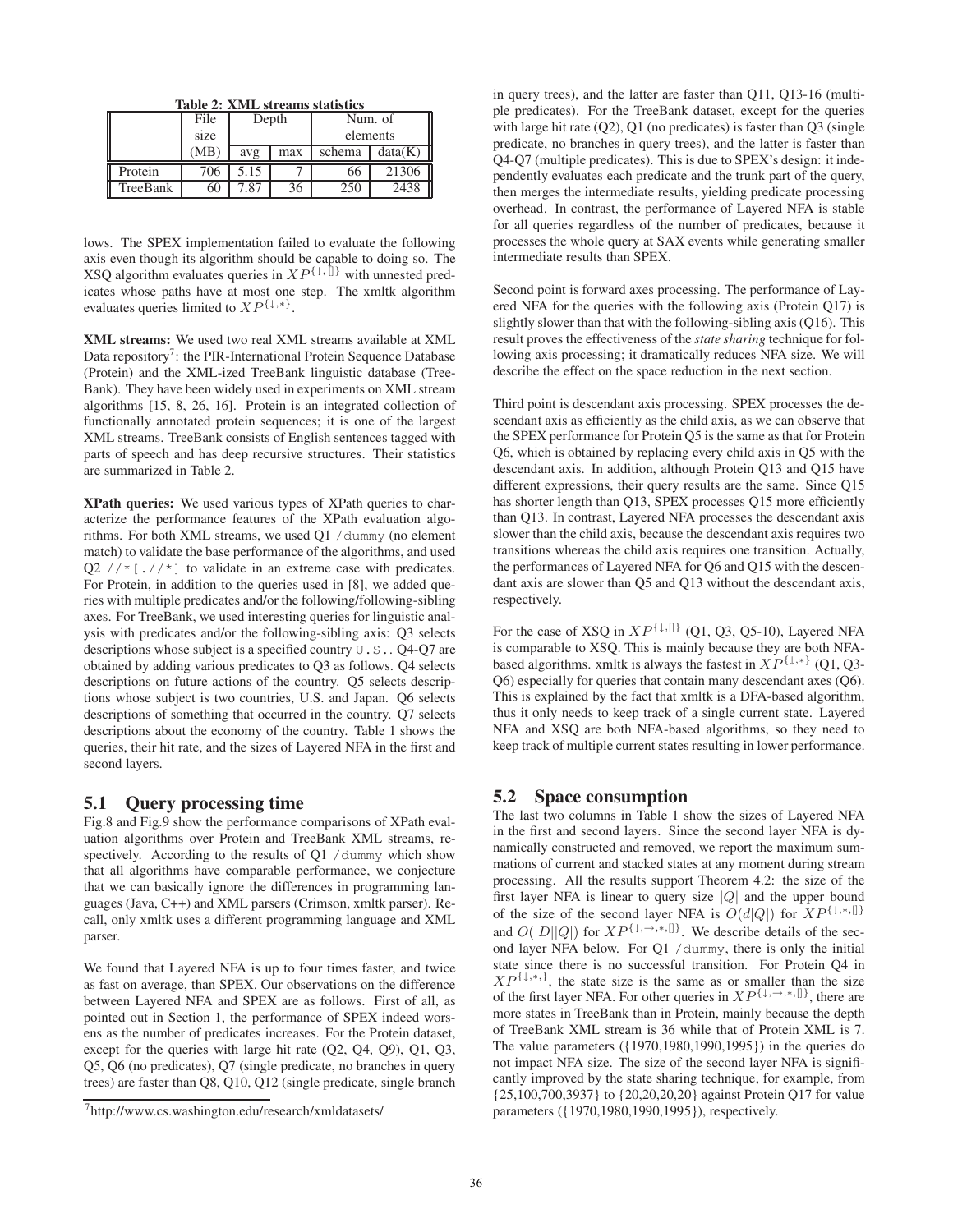

Figure 8: Response times (Protein XML): NS indicates that the implementation doesn't support the query.



Figure 9: Response times (TreeBank XML)



Figure 10: Effect of state sharing (TreeBank XML)

Fig.10 also shows the effect of the state sharing technique. We used the treebank XML stream and queries consisting only of //\* with lengths from 1 to 5. The results show that the size of second layer NFA is linear to the query size in both cases with/without state sharing. Consider the size of second layer NFA without state sharing. Theoretically, it is  $O(d|Q|)$  for  $XP^{\{\downarrow,\ast\}}, O(d^{|Q|})$  for  $XP^{\{\downarrow,\ast,\parallel\}}$ , and  $O(|D|^{|Q|})$  for  $XP^{\{\downarrow,\rightarrow,\ast,\{\parallel\}}}.$   $O(d^{|Q|})$  for  $XP^{\{\downarrow,\ast,\{\parallel\}}}$  is obtained, because a step with the descendant axis matches d nodes at most, those nodes are used as context nodes for its predicates, and this is repeated |Q| times at most. For  $XP^{\{\downarrow, \rightarrow, *},[]\}$ , a step with the following axis can match |D| nodes, so  $O(|D|^{|Q|})$  becomes the upper bound size. In contrast, as Theorem 4.2 shows, the state sharing technique avoids the exponential growth in the state size of Layered NFA.

Overall, Layered NFA scales well on very large or complicated XML streams for XPath queries in  $XP^{\{ \downarrow, \rightarrow, *, \parallel \}}$ .

# 6. RELATED WORK

Query rewrite [14, 23, 27] define XPath semantics based on query rewrite schemes which evaluate one step at a time in a query and change context nodes. This approach is suitable for XML databases that randomly access any node in an XML data. However, it is not suitable for XML stream processing, in which the access to the XML stream is limited to just sequential order. Query rewrite techniques [25, 13] rewrite queries with reverse axes (parent, ancestor, preceding, preceding-sibling) into equivalent queries without reverse axes. They allow our techniques to be applied to a larger class of queries.

XML Stream algorithms We can classify the algorithms of XPath query processing over XML streams into XML filtering and fullfledged XPath evaluation.

The problem of XML filtering is to detect matched queries over XML streams given a large number of queries. Various approaches [1, 7, 9, 10, 16, 17, 6] have been proposed for this problem. They focus on how (NFA-based, DFA-based, Bloom filter based) and what (step, simple path, branch) to share among a large number of queries in  $\overline{XP^{\{\downarrow,\ast,\parallel\}}}$ . None of them supports  $\overline{XP^{\{\downarrow,\rightarrow,\ast,\parallel\}}}$ . The algorithms in [24, 3, 15, 8, 26, 16] support full-fledged XPath evaluations, while the algorithms in [22, 19, 21, 20, 12] are for XQuery evaluations. The buffering space lower bound was studied by [2] for  $XP^{\{\downarrow,*,\{\!\!\!\mid\ \!\!\!\}}.$ 

SPEX [24, 5] has already been described in Section 1. Algorithms [15, 8, 12] employ a stack-based algorithm [4] for efficient descendant axis processing. One study [15] reported  $O(|D||Q|)$  time complexity for XML stream processing using a multi-stack framework for XP{↓*,*∗*,*[]} evaluation. The eager querying algorithm, which doesn't delay the actions when a predicate is evaluated as true, also achieves optimal buffering-space complexity. TwigM [8] efficiently evaluates  $XP^{\{\downarrow, *, \parallel\}}$  queries by employing twigStack [4] for candidate node representation. For the queries with the descendant axis and predicates, twigStack encodes  $n^2$  matched patterns using a  $2n$ -size data structure. The BEA streaming XQuery engine [12] gives an overview of the XQuery processor implementation but doesn't discuss the details of streaming processing. It combines streaming processing with materialization of common subexpressions in XQuery expressions. It also exploits schema information to rewrite queries [11] and a stack-based algorithm [4] for efficient descendant axis processing.

XSQ [26] is based on hierarchical NFA augmented with buffers for  $XP^{\{1,\{\}\}}$  evaluations. XSQ compiles a single query into a hierarchical NFA consisting of  $2^{|Q|-1}$  NFAs where the states are generated from all possible combinations of predicate results. At run